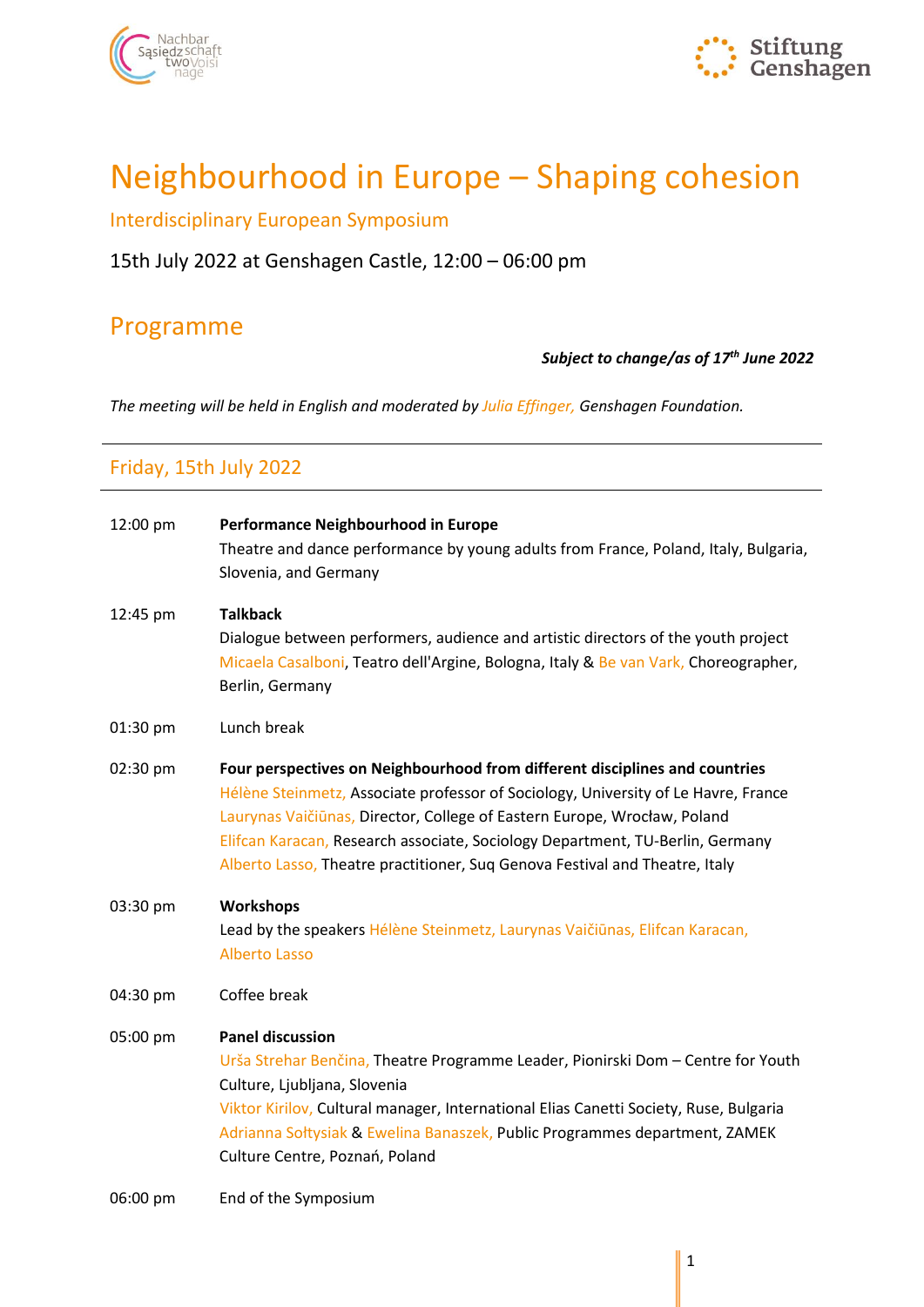



## Speakers' Biographies

#### *Subject to change/as of 17 th June 2022*

| Ewelina Banaszek,<br>Poland        | Ewelina Banaszek works in the Public Programmes department in ZAMEK Culture<br>Centre in Poznań. She is the coordinator of the programme Bardzo Młoda Kultura:<br>Wielkopolska! (Very Young Culture: Greater Poland!), and, since 2019, she has been<br>leading the Erasmus+ project in the field of cultural education activities responding<br>to sociotherapeutic needs. She is a cultural researcher, educator, member of the<br>accessibility team for people with disabilities, co-author of publications including<br>Sensitivity in Education. Professionally, she specializes in non-formal education,<br>implementing inclusive and animation-educational projects in the region of Greater<br>Poland, combining the fields of education and culture.<br>https://ckzamek.pl/podstrony/2-o-nas/                 |
|------------------------------------|--------------------------------------------------------------------------------------------------------------------------------------------------------------------------------------------------------------------------------------------------------------------------------------------------------------------------------------------------------------------------------------------------------------------------------------------------------------------------------------------------------------------------------------------------------------------------------------------------------------------------------------------------------------------------------------------------------------------------------------------------------------------------------------------------------------------------|
| Micaela Casalboni,<br><b>Italy</b> | Micaela Casalboni is an actress, a theatre teacher and co-art director of the Italian<br>Company Teatro dell'Argine, where she is responsible for international and<br>intercultural projects. As a teacher and a director, she leads theatre workshops with<br>teenagers and adults, both professionals and non-professionals. She is also regularly<br>involved in workshops and seminars at Bologna University. Together with the<br>ensemble of Teatro dell'Argine, she creates and implements local, international and<br>intercultural, as well as participatory art projects dealing with theatre as a tool for<br>active citizenship, community empowerment and intergenerational and intercultural<br>dialogue.<br>www.teatrodellargine.org/site/lang/en                                                        |
| Julia Effinger,<br>Germany         | Julia Effinger is a project manager at the Genshagen Foundation in the department<br>of "Art and Cultural Mediation in Europe" with a focus on arts education and cultural<br>learning, cultural policy, youth participation and culture in rural areas. After working<br>in the field of international cultural exchange, she was a research associate at the<br>Institute for Cultural Policy of the University of Hildesheim and head of the Regional<br>Federation for Arts Education and Cultural Learning (LKJ) Berlin. She also worked as a<br>freelancer for organisations such as the Franco-German Youth Office, the German<br>Federation for Arts Education and Cultural Learning (BKJ) and Kulturprojekte Berlin<br>GmbH.<br>www.stiftung-genshagen.de                                                       |
| Elifcan Karacan,<br>Germany        | Elifcan Karacan is a Research Associate and DFG - Principal Researcher at the<br>Sociology Department of Technische Universität Berlin. Her main areas of work are<br>sociology of inequalities and of migration, globalization, mobility, and labour market,<br>with a focus on cross-border mobility. Currently, she is conducting the research<br>project "Socio-Economic and Spatial Dynamics of Short-Distance Transboundary<br>Migration in Germany" in which she explores the potential transformational social<br>and spatial effects of cross-border mobility(s) in four German border regions. Since<br>December 2021, she is the spokesperson of the Migration and ethnic minorities<br>Section of the German Sociology Association.<br>www.archsoz.tu-berlin.de/v menue/mitarbeiter innen/dr elifcan karacan |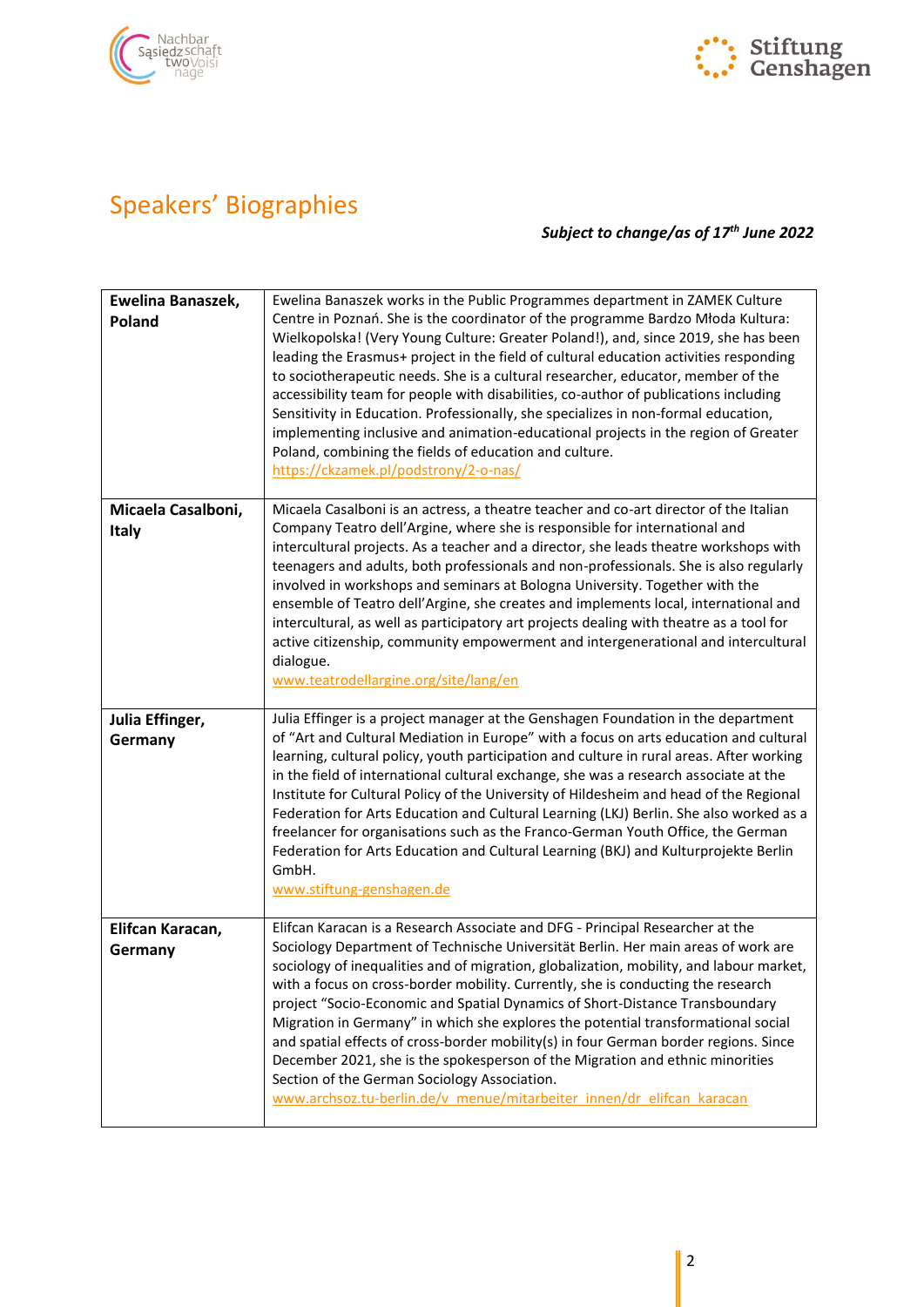



| Viktor Kirilov,                    | Viktor Kirilov works as a cultural manager at the International Elias Canetti Society in                                                                                                                                                                                                                                                                                                                                                                                                                                                                                                                                                                                                                                                                                                                                                 |
|------------------------------------|------------------------------------------------------------------------------------------------------------------------------------------------------------------------------------------------------------------------------------------------------------------------------------------------------------------------------------------------------------------------------------------------------------------------------------------------------------------------------------------------------------------------------------------------------------------------------------------------------------------------------------------------------------------------------------------------------------------------------------------------------------------------------------------------------------------------------------------|
| <b>Bulgaria</b>                    | Ruse, Bulgaria, and has been involved in the organisation of all upcoming projects<br>and activities of the Society, for example, the International Literature Festival in<br>Ruse, the International Literature Night. He also collaborates closely with the<br>Austrian Library in Ruse as well as the Elias Canetti Publishing House. He is Ph.D.<br>student at the University of Ruse "Angel Kanchev" in the field of European Studies<br>and Public Administration.<br>https://eliascanetti.org/en/home/                                                                                                                                                                                                                                                                                                                            |
| <b>Alberto Lasso, Italy</b>        | Alberto Lasso is a theatre practitioner and cultural mediator with a professional<br>profile that blends social issues and artistic practice based in Genoa, Italy. Within<br>Suq Genova Festival and Theatre, he has taken part in various projects and directed<br>children's theatre productions. Suq Festival was created to raise awareness and<br>promote the importance of intercultural dialogue enhancing a collaborative<br>interaction between migrant communities and local communities by promoting<br>mutual knowledge exchanges, partnerships and collaborations. Alberto Lasso has<br>cooperated with various sociocultural and public bodies such as Arci Liguria, Lunaria<br>Teatro, Regione Liguria, Scuola di Robotica, Officine Papage, Théâtre de l'Opprimé.<br>https://vimeo.com/496012174                        |
| Adrianna Sołtysiak,<br>Poland      | Adrianna Soltysiak works in the Public Programmes department in ZAMEK Culture<br>Centre in Poznań. For three years, she was the coordinator of the programme<br>Bardzo Młoda Kultura: Wielkopolska! (Very Young Culture: Wielkopolska!) and<br>currently coordinates Poznań Culture Education Programme. Professionally, she<br>specializes in non-formal education and focuses on reproductive rights in Poland.<br>She has been involved in activities aiming to promote freedom and what is widely<br>understood as informal education - both in the third sector (Association for Days of<br>Equality and Tolerance, Women's Association Konsola) and fourth sector (Bibianna<br>Aleje Collective, Initiative W naszej sprawie, KŁAK Collective, Polish Abortion<br>Network).<br>https://ckzamek.pl/artykuly/4927-adrianna-sotysiak/ |
| Hélène Steinmetz,<br><b>France</b> | Hélène Steinmetz is an Associate Professor of Sociology at the University of Le Havre<br>(France). Her research focuses on urban and housing issues, in particular on the<br>transformation of the HLM sector (social housing) in France and on neighbourhood<br>relations in working class neighbourhoods. As a member of the Voisinages collective,<br>a team of crossdisciplinary researchers within the French Institute for Demographic<br>Studies (INED), she co-conducted the survey "My neighbourhood, my neighbours".<br>She also co-authored the report "Les formes contemporaines du voisinage. Espaces<br>résidentiels et intégration sociale" (Contemporary forms of neighbourhood.<br>Residential spaces and social integration).<br>https://aoc.media/auteur/helene-steinmetz/                                            |
| Urša Strehar<br>Benčina, Slovenia  | Urša Strehar Benčina is one of the leaders of the theatre programme of Pionirski<br>dom - Centre for Youth Culture, Ljubljana, Slovenia, which is a public institute in the<br>field of culture and a leading institution in the field of extracurricular activities for<br>the young. She is an ethnologist and cultural anthropologist and gives training<br>courses and workshops in theatre improvisation, public speaking, educational<br>leadership, etc. to kids, young people and educators. She is also a leader of the Little<br>impro school - an impro programme for primary schools in Slovenia. She continues<br>to perform as an actress, mostly in children's shows or improvised performances<br>with the female impro collective Improške.<br>www.pionirski-dom.si/en/about-us                                         |